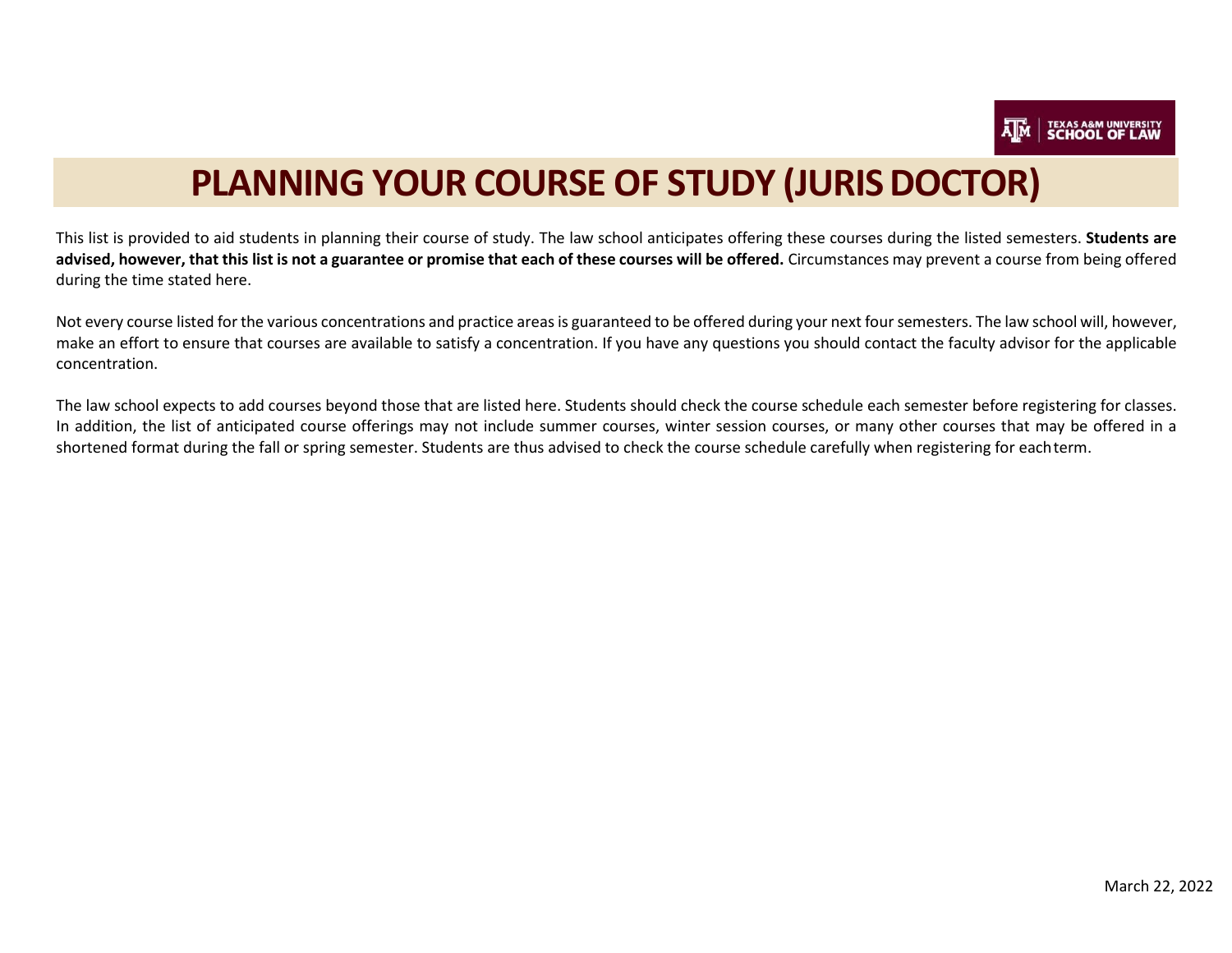## **UPPER LEVEL REQUIRED COURSES**

| <b>Fall 2022</b>                   | Spring 2023                        | <b>Fall 2023</b>                   | Spring 2024                        |
|------------------------------------|------------------------------------|------------------------------------|------------------------------------|
| <b>Constitutional Law</b>          | <b>Constitutional Law</b>          | <b>Constitutional Law</b>          | <b>Constitutional Law</b>          |
| <b>Professional Responsibility</b> | <b>Professional Responsibility</b> | <b>Professional Responsibility</b> | <b>Professional Responsibility</b> |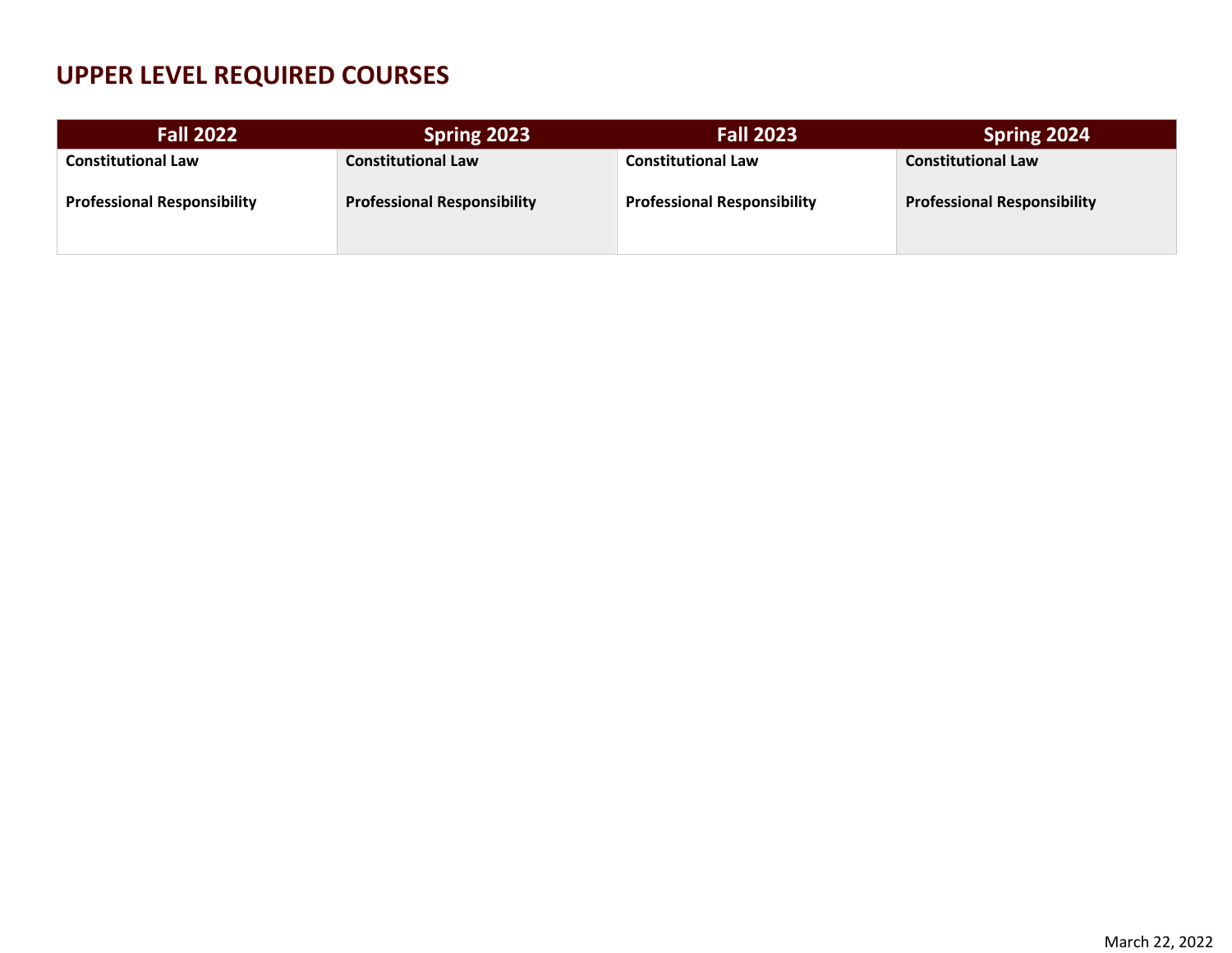## **LARW III**

| <b>Fall 2022</b>                             | Spring 2023                           | <b>Fall 2023</b>                             | Spring 2024                                          |
|----------------------------------------------|---------------------------------------|----------------------------------------------|------------------------------------------------------|
| <b>Appellate Drafting</b>                    | <b>Contract Drafting</b>              | <b>ADR Drafting</b>                          | <b>Contract Drafting</b>                             |
| <b>Contract Drafting</b>                     | <b>Criminal Law Drafting</b>          | <b>Appellate Drafting</b>                    | <b>Criminal Law Drafting</b>                         |
| <b>Drafting for the General Practitioner</b> | <b>Estate Planning &amp; Drafting</b> | <b>Contract Drafting</b>                     | <b>Environmental Litigation Drafting</b>             |
| <b>Drafting for the Nonlawyer Audience</b>   | <b>Family Law Drafting</b>            | <b>Drafting for the General Practitioner</b> | <b>Family Law Drafting</b>                           |
| <b>Energy Contract Drafting</b>              | <b>Litigation Drafting</b>            | <b>Estate Administration Drafting</b>        | <b>Litigation Drafting</b>                           |
| <b>Estate Administration Drafting</b>        | <b>Patent Litigation Drafting</b>     | <b>Public Policy Drafting</b>                | <b>Pre-Suit Patent Litigation</b><br><b>Drafting</b> |
| <b>How The Deals Get Done</b>                | <b>Real Estate Drafting</b>           |                                              |                                                      |
| <b>Public Policy Drafting</b>                |                                       |                                              |                                                      |
|                                              |                                       |                                              |                                                      |
|                                              |                                       |                                              |                                                      |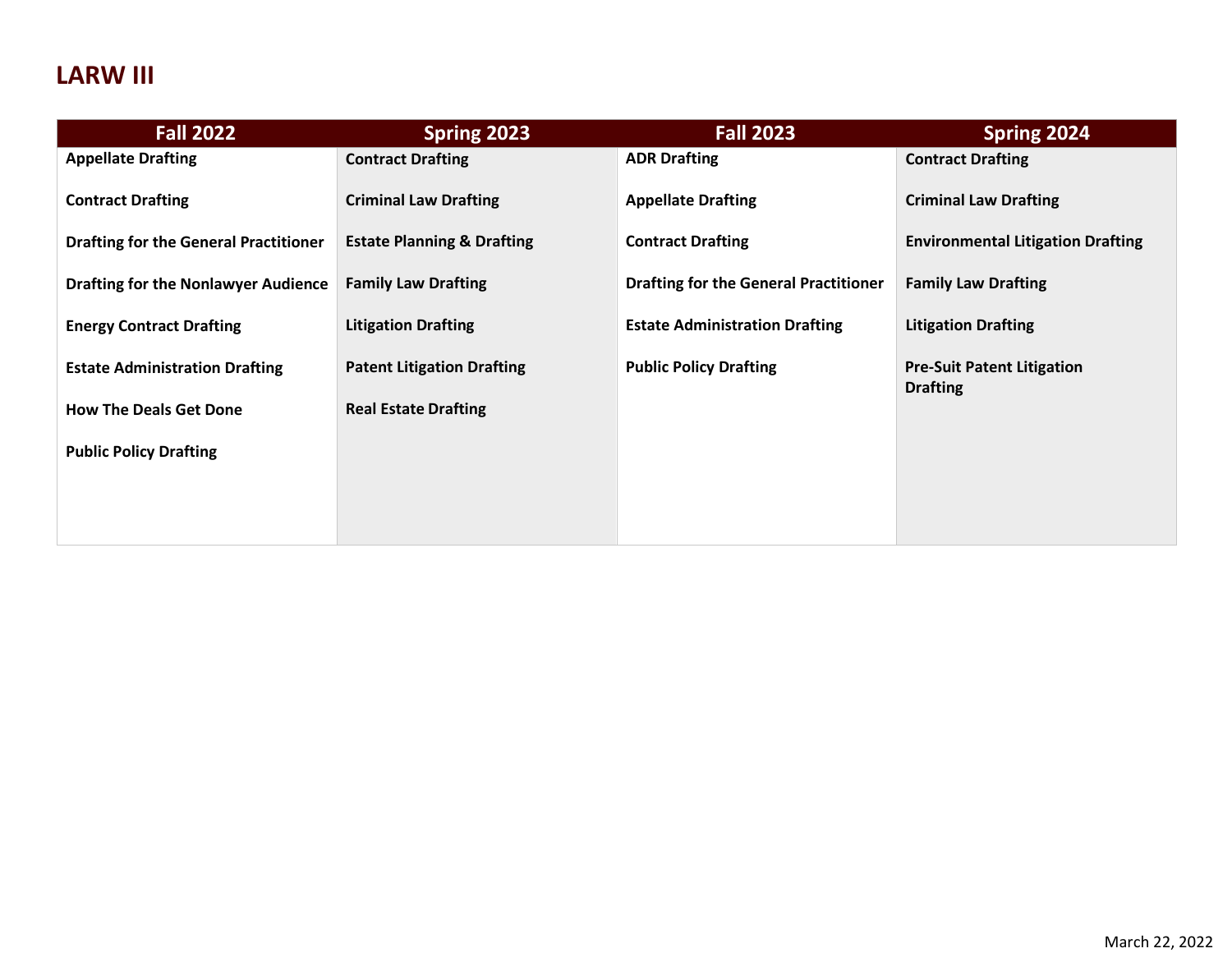## **SEMINARS**

| <b>Fall 2022</b>                           | <b>Spring 2023</b>                                        | <b>Fall 2023</b>                         | Spring 2024                                                                  |
|--------------------------------------------|-----------------------------------------------------------|------------------------------------------|------------------------------------------------------------------------------|
| <b>Death Penalty Seminar</b>               | <b>Domestic Violence Seminar</b>                          | <b>Bioethics Seminar</b>                 | <b>ADR in the Workplace Seminar</b>                                          |
| <b>Directed Research Seminar</b>           | <b>Intellectual Property Management</b><br><b>Seminar</b> | <b>Death Penalty Seminar</b>             | <b>Business Law Seminar</b>                                                  |
| <b>Origins of the Constitution Seminar</b> | Law & Literature Seminar                                  | Law & Science Seminar                    | <b>Domestic Violence Seminar</b>                                             |
| Private Equity, Venture Capital and        |                                                           | <b>Legal Malpractice Seminar</b>         | <b>Intellectual Property Management</b>                                      |
| <b>Hedge Fund Seminar</b>                  | Refugee & Asylum Law Seminar                              |                                          | <b>Seminar</b>                                                               |
| <b>Private International Law Seminar</b>   | The Lawyer in Government Seminar                          | <b>Private International Law Seminar</b> | <b>International Environmental Law</b><br><b>Seminar</b>                     |
| Race and the Law Seminar                   |                                                           |                                          |                                                                              |
|                                            |                                                           |                                          | <b>National Security and the</b><br><b>Transnational Legal Order Seminar</b> |
|                                            |                                                           |                                          | Race and the Law Seminar                                                     |
|                                            |                                                           |                                          | The Lawyer in Government Seminar                                             |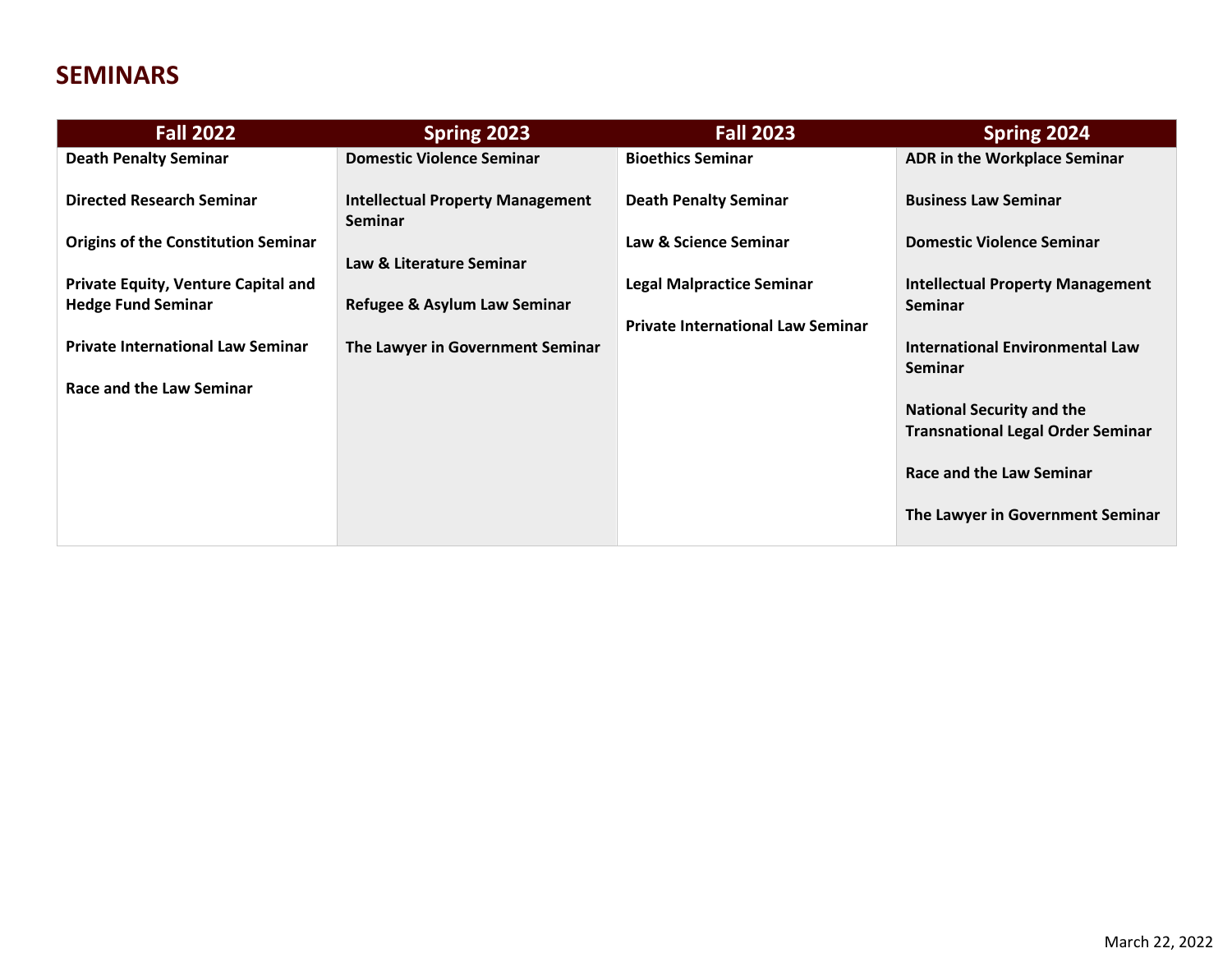#### **CLINICS AND EXTERNSHIPS**

| <b>Fall 2022</b>                                                   | Spring 2023                                                        | <b>Fall 2023</b>                                                   | Spring 2024                                                        |
|--------------------------------------------------------------------|--------------------------------------------------------------------|--------------------------------------------------------------------|--------------------------------------------------------------------|
| <b>Advanced Clinic</b>                                             | <b>Advanced Clinic</b>                                             | <b>Advanced Clinic</b>                                             | <b>Advanced Clinic</b>                                             |
| <b>Community Development and</b><br><b>Entrepreneurship Clinic</b> | <b>Community Development and</b><br><b>Entrepreneurship Clinic</b> | <b>Community Development and</b><br><b>Entrepreneurship Clinic</b> | <b>Community Development and</b><br><b>Entrepreneurship Clinic</b> |
| <b>Family &amp; Veterans Advocacy Clinic</b>                       | <b>Environmental and Natural Resource</b><br><b>Systems Clinic</b> | <b>Family &amp; Veterans Advocacy Clinic</b>                       | <b>Environmental and Natural Resource</b><br><b>Systems Clinic</b> |
| <b>Innocence Project</b>                                           |                                                                    | <b>Immigrant Rights Clinic</b>                                     |                                                                    |
| <b>Patent Clinic</b>                                               | <b>Family &amp; Veterans Advocacy Clinic</b>                       | <b>Innocence Project</b>                                           | <b>Family &amp; Veterans Advocacy Clinic</b>                       |
|                                                                    | <b>Immigrant Rights Clinic</b>                                     |                                                                    | <b>Immigrant Rights Clinic</b>                                     |
| <b>Probate and Estate Planning Clinic</b>                          | <b>Innocence Project</b>                                           | <b>Patent Clinic</b>                                               | <b>Innocence Project</b>                                           |
| <b>Tax Dispute Resolution Clinic</b>                               |                                                                    | <b>Probate and Estate Planning Clinic</b>                          |                                                                    |
|                                                                    | <b>Patent Clinic</b>                                               |                                                                    | <b>Patent Clinic</b>                                               |
| <b>Trademark &amp; Copyright Clinic</b>                            | <b>Probate and Estate Planning Clinic</b>                          | <b>Tax Dispute Resolution Clinic</b>                               | <b>Probate and Estate Planning Clinic</b>                          |
| Externship                                                         |                                                                    | <b>Trademark &amp; Copyright Clinic</b>                            |                                                                    |
| Residency Externship: Semester in                                  | <b>Tax Dispute Resolution Clinic</b>                               | Externship                                                         | <b>Tax Dispute Resolution Clinic</b>                               |
| <b>Practice</b>                                                    | <b>Trademark &amp; Copyright Clinic</b>                            |                                                                    | <b>Trademark &amp; Copyright Clinic</b>                            |
|                                                                    |                                                                    | <b>Residency Externship: Semester in</b>                           |                                                                    |
|                                                                    | Externship                                                         | <b>Practice</b>                                                    | Externship                                                         |
|                                                                    | <b>Residency Externship: Semester in</b><br><b>Practice</b>        |                                                                    | Residency Externship: Semester in<br><b>Practice</b>               |
|                                                                    |                                                                    |                                                                    |                                                                    |
|                                                                    | <b>Residency Externship: Austin, TX</b>                            |                                                                    | Residency Externship: Washington,<br>D.C.                          |
|                                                                    | Residency Externship: Washington,<br>D.C.                          |                                                                    |                                                                    |
|                                                                    |                                                                    |                                                                    |                                                                    |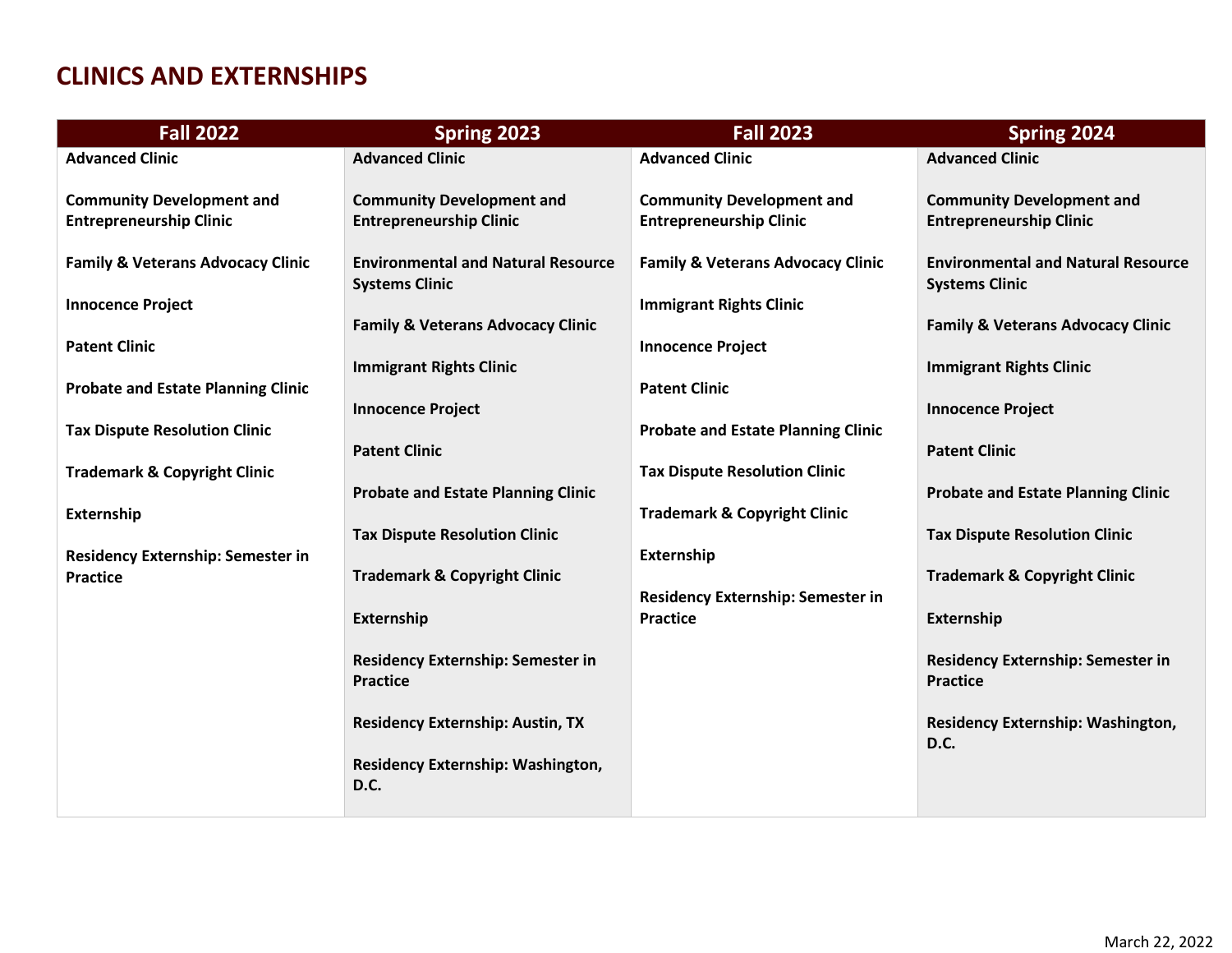## **UPPER LEVEL BAR-TESTED COURSES**

| <b>Fall 2022</b>                  | Spring 2023                                  | <b>Fall 2023</b>                  | Spring 2024                                  |
|-----------------------------------|----------------------------------------------|-----------------------------------|----------------------------------------------|
| <b>Business Associations</b>      | <b>Advanced Torts</b>                        | <b>Business Associations</b>      | <b>Advanced Torts</b>                        |
| <b>Conflict of Laws</b>           | <b>Business Associations</b>                 | <b>Conflict of Laws</b>           | <b>Business Associations</b>                 |
| <b>Core Commercial Concepts</b>   | <b>Criminal Procedure</b>                    | <b>Core Commercial Concepts</b>   | <b>Criminal Procedure</b>                    |
| <b>Criminal Procedure</b>         | <b>Evidence</b>                              | <b>Criminal Procedure</b>         | <b>Evidence</b>                              |
| <b>Evidence</b>                   | <b>First Amendment</b>                       | <b>Evidence</b>                   | <b>First Amendment</b>                       |
| <b>Family Law</b>                 | <b>Preparing for the Bar Exam</b>            | <b>Family Law</b>                 | <b>Preparing for the Bar Exam</b>            |
| <b>Marital Property</b>           | <b>Remedies</b>                              | <b>Marital Property</b>           | <b>Remedies</b>                              |
| <b>Preparing for the Bar Exam</b> | <b>Sales and Leases</b>                      | <b>Preparing for the Bar Exam</b> | <b>Sales and Leases</b>                      |
| <b>Wills and Estates</b>          | <b>Secured Transactions</b>                  | <b>Wills and Estates</b>          | <b>Secured Transactions</b>                  |
|                                   | <b>Trusts and Fiduciary Responsibilities</b> |                                   | <b>Trusts and Fiduciary Responsibilities</b> |
|                                   | <b>Wills and Estates</b>                     |                                   | <b>Wills &amp; Estates</b>                   |
|                                   |                                              |                                   |                                              |
|                                   |                                              |                                   |                                              |
|                                   |                                              |                                   |                                              |
|                                   |                                              |                                   |                                              |
|                                   |                                              |                                   |                                              |
|                                   |                                              |                                   |                                              |
|                                   |                                              |                                   |                                              |
|                                   |                                              |                                   |                                              |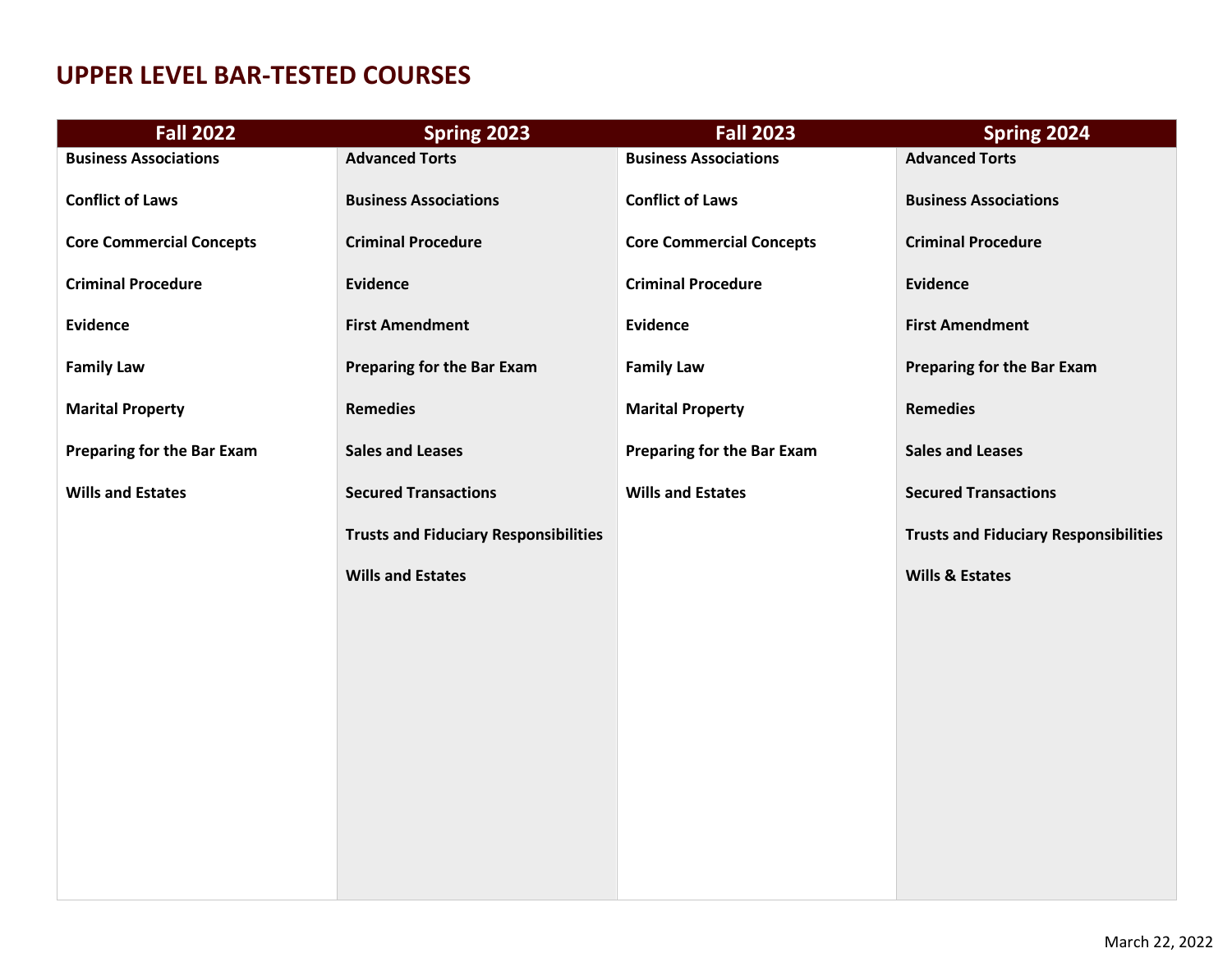#### **UPPER LEVEL ELECTIVE COURSES**

| <b>Fall 2022</b>                                | Spring 2023                                         | <b>Fall 2023</b>                                | Spring 2024                                       |
|-------------------------------------------------|-----------------------------------------------------|-------------------------------------------------|---------------------------------------------------|
| <b>Accounting for Lawyers</b>                   | <b>Advanced Legal Research Bootcamp</b>             | <b>Administrative Law</b>                       | <b>Accounting for Lawyers</b>                     |
| <b>Administrative Law</b>                       | <b>Case Evaluation &amp; Client Relationships</b>   | <b>Adoption Law*</b>                            | <b>Advanced Legal Research Bootcamp</b>           |
| <b>Advanced Criminal Procedure</b>              | Children & the Law*                                 | <b>Advanced Criminal Procedure</b>              | Animal Law*                                       |
| <b>Advanced Legal Research</b>                  | Consumer Law*                                       | <b>Advanced Legal Research</b>                  | Antitrust*                                        |
| <b>Business Fundamentals for Lawyers*</b>       | <b>Corporate Finance*</b>                           | Agricultural Law*                               | Art Law*                                          |
| <b>Complex Litigation*</b>                      | <b>Courthouse Perspectives</b>                      | Arbitration*                                    | Bankruptcy*                                       |
| <b>Construction Law*</b>                        | <b>Criminal Procedure Trial Rights</b>              | <b>Copyright Law</b>                            | <b>Business Fundamentals of Insurance*</b>        |
| <b>Copyright Law</b>                            | Crimmigration*                                      | <b>Dispute Resolution Skills Cross Training</b> | <b>Cannabis Law, Policy and Business*</b>         |
| <b>Courthouse Perspectives</b>                  | <b>Deposition Skills Workshop</b>                   | <b>Employment Law</b>                           | <b>Case Evaluation &amp; Client Relationships</b> |
| <b>Dispute Resolution Skills Cross Training</b> | Elder Law*                                          | <b>Federal Income Tax</b>                       | <b>Civil Motions Workshop*</b>                    |
| <b>Employment Discrimination</b>                | <b>Ethics for the Criminal Law</b><br>Practitioner* | <b>Federal Tax Practice and Procedure*</b>      | <b>Communications Law*</b>                        |
| <b>Estate &amp; Gift Tax*</b>                   | <b>Employment Law</b>                               | <b>Global Lawyering Courses</b>                 | <b>Courthouse Perspectives</b>                    |
| <b>Federal Income Tax</b>                       | <b>Entertainment Law*</b>                           | <b>Immigration Law</b>                          | <b>Criminal Procedure Trial Rights</b>            |
| <b>Government Contracts*</b>                    | <b>Environmental Law*</b>                           | <b>Intellectual Property Survey</b>             | <b>Deposition Skills Workshop</b>                 |
| <b>Immigration Law</b>                          |                                                     | Int'l Energy Dispute Resolution*                | Digital Copyright Law*                            |
| Insurance Law*                                  | <b>Fashion Law</b>                                  | <b>International Taxation</b>                   | <b>Education Law*</b>                             |
| <b>Intellectual Property Survey</b>             | <b>Federal Courts*</b>                              | Juvenile Justice*                               | <b>Electronic Evidence Workshop*</b>              |
| <b>International Law*</b>                       | <b>Federal Income Tax</b>                           | Labor Law*                                      | <b>Electronic Payment Systems*</b>                |
|                                                 | Food & Wine Law*                                    |                                                 |                                                   |

\* Elective courses that may be offered once every two years March 22, 2022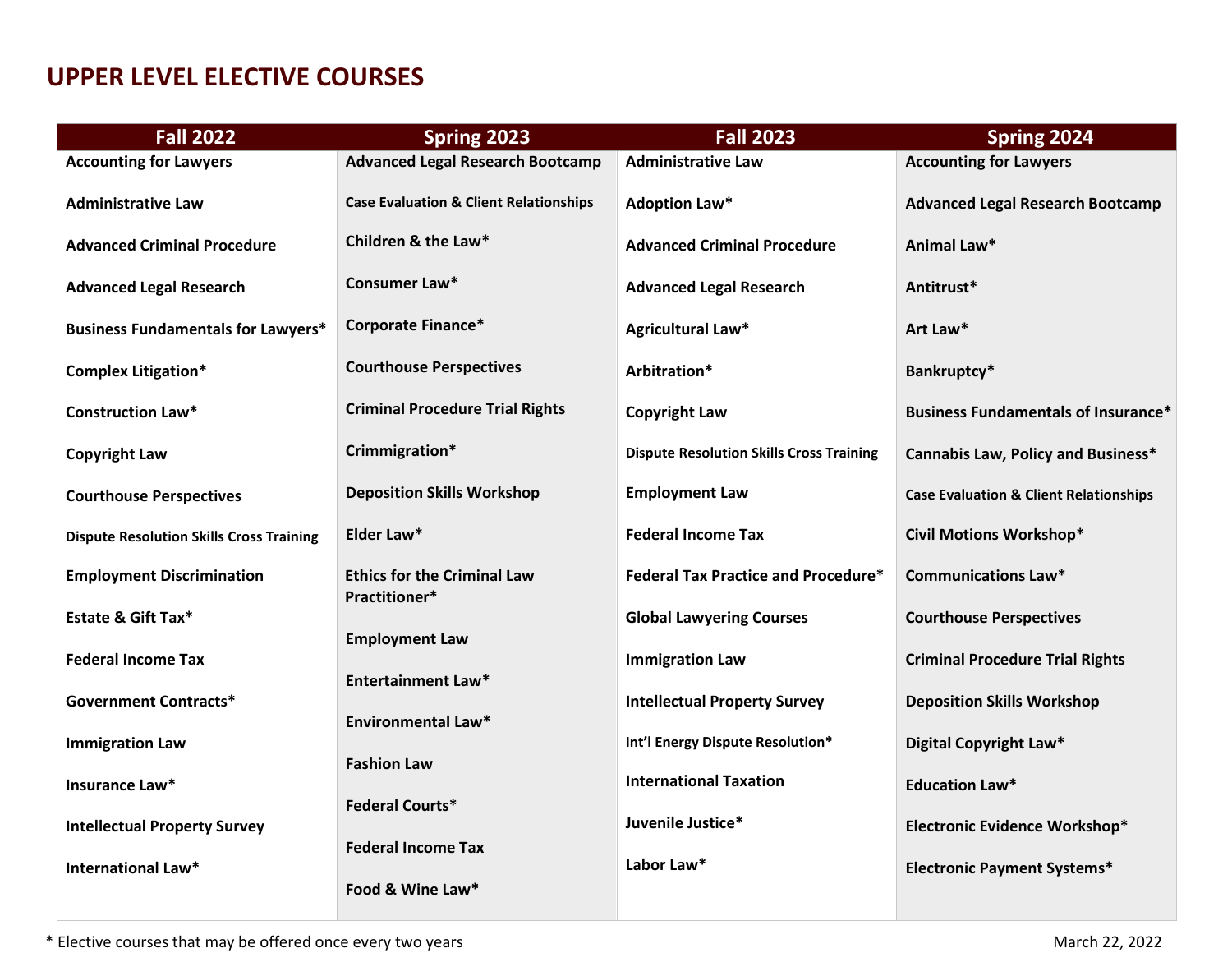#### **UPPER LEVEL ELECTIVE COURSES**

| <b>Fall 2022</b>                                | Spring 2023                                        | <b>Fall 2023</b>                                   | Spring 2024                          |
|-------------------------------------------------|----------------------------------------------------|----------------------------------------------------|--------------------------------------|
| <b>International Petroleum Transactions*</b>    | <b>Global Lawyering (Field Trip)</b>               | <b>Law Practice Management</b>                     | <b>Employee Benefits Law*</b>        |
| <b>International Taxation</b>                   | <b>Healthcare Law</b>                              | Local Government Law*                              | <b>Employment Discrimination</b>     |
| Land Use Law*                                   | <b>Information Privacy Law*</b>                    | <b>Moot Court Appellate Advocacy</b>               | Energy Law*                          |
| <b>Law Practice Management</b>                  | International Intellectual Property*               | <b>Natural Resources Law*</b>                      | <b>Fashion Law</b>                   |
| <b>Mergers &amp; Acquisitions</b>               | <b>Internet Law</b>                                | <b>Negotiation Theory &amp; Practice Practicum</b> | <b>Global Lawyering (Field Trip)</b> |
| <b>Military Justice*</b>                        | <b>Judicial Clerkship Bootcamp</b>                 | <b>Post-Conviction Actual Innocence Claims</b>     | <b>Guardianship Practicum*</b>       |
| <b>Moot Court Appellate Advocacy</b>            | Law & Ethics in the Courtroom*                     | Securities Ethics & Compliance*                    | <b>Healthcare Law</b>                |
| <b>Patent Law</b>                               | <b>Mediation</b>                                   | <b>Texas Pretrial Procedure</b>                    | International Investment Law*        |
| Personal Injury Law*                            | <b>Negotiation Theory &amp; Practice Practicum</b> | <b>Texas Water Law*</b>                            | <b>Internet Law</b>                  |
| <b>Post-Conviction Actual Innocence Claims</b>  | <b>Oil and Gas</b>                                 | <b>Trademark &amp; Unfair Competition Law</b>      | <b>Judicial Clerkship Bootcamp</b>   |
| Sports Law*                                     | <b>Securities Regulation*</b>                      | <b>Trial Advocacy for Mock Trial Students</b>      | <b>Mediation</b>                     |
| <b>Texas Pretrial Procedure</b>                 | <b>Taxation of Business Entities</b>               | <b>Trial Advocacy Practicum for Crim. Cases</b>    | <b>Mergers &amp; Acquisitions</b>    |
| <b>Title IX in Practice and Principle</b>       | <b>Texas Criminal Law Practicum*</b>               |                                                    | <b>Oil and Gas</b>                   |
| <b>Trial Advocacy for Mock Trial Students</b>   | <b>Texas Land Titles</b>                           |                                                    | <b>Patent Law</b>                    |
| <b>Trial Advocacy Practicum for Crim. Cases</b> | <b>Texas Legal Research</b>                        |                                                    | <b>Real Estate Transactions*</b>     |
| Water Law*                                      | <b>Texas Trials &amp; Appeals</b>                  |                                                    | <b>Taxation of Business Entities</b> |
| Women & the Law*                                | <b>The Business Negotiator</b>                     |                                                    | <b>Texas Criminal Procedure*</b>     |
| <b>Workplace Privacy Law*</b>                   | <b>Trademark &amp; Unfair Competition Law</b>      |                                                    | <b>Texas Land Titles</b>             |

\* Elective courses that may be offered once every two years March 22, 2022